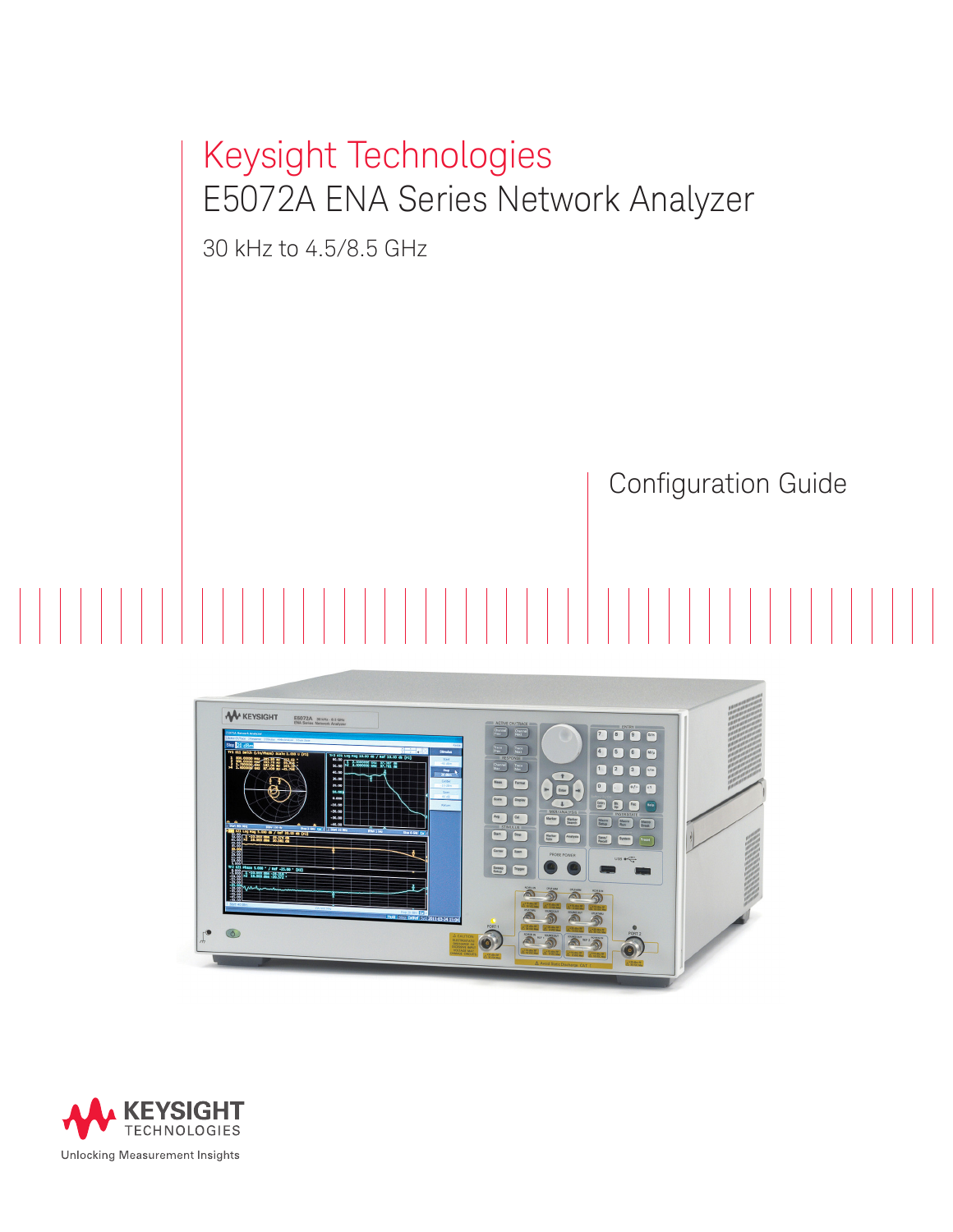## Ordering Guide

The following steps will guide you through configuring your E5072A.

## Standard furnished item

| <b>Description</b>           | Additional information                                          |
|------------------------------|-----------------------------------------------------------------|
| Installation guide           | Contains the information necessary to start up with the E5072A. |
| Power Cable                  |                                                                 |
| Calibration of Certification |                                                                 |
| TO LIBRARIES MEDIA SUITE     |                                                                 |

### Step 1. Choose test set option (Mandatory. Select one)

| Option no  | <b>Description</b>                               |
|------------|--------------------------------------------------|
| E5072A-245 | 2-port, 30 kHz to 4.5 GHz, configurable test set |
| F5072A-285 | 2-port, 30 kHz to 8.5 GHz, configurable test set |

### Step 2. Choose software option (Optional. If not required, go to step 3)

| Option no  | <b>Description</b>               |
|------------|----------------------------------|
| E5072A-006 | Wireless power transfer analysis |
| E5072A-008 | Frequency offset mode            |
| E5072A-010 | Time domain analysis             |

### Step 3. Choose time base option (Mandatory. Select one)

| Option no  | <b>Description</b>           |
|------------|------------------------------|
| E5072A-UNQ | Standard stability time base |
| E5072A-1E5 | High stability time base     |

### Step 4. Choose hard disk drive option (Mandatory. Select one)

| Option no  | <b>Description</b>        |
|------------|---------------------------|
| E5072A-017 | Removable hard disk drive |
| E5072A-019 | Standard hard disk drive  |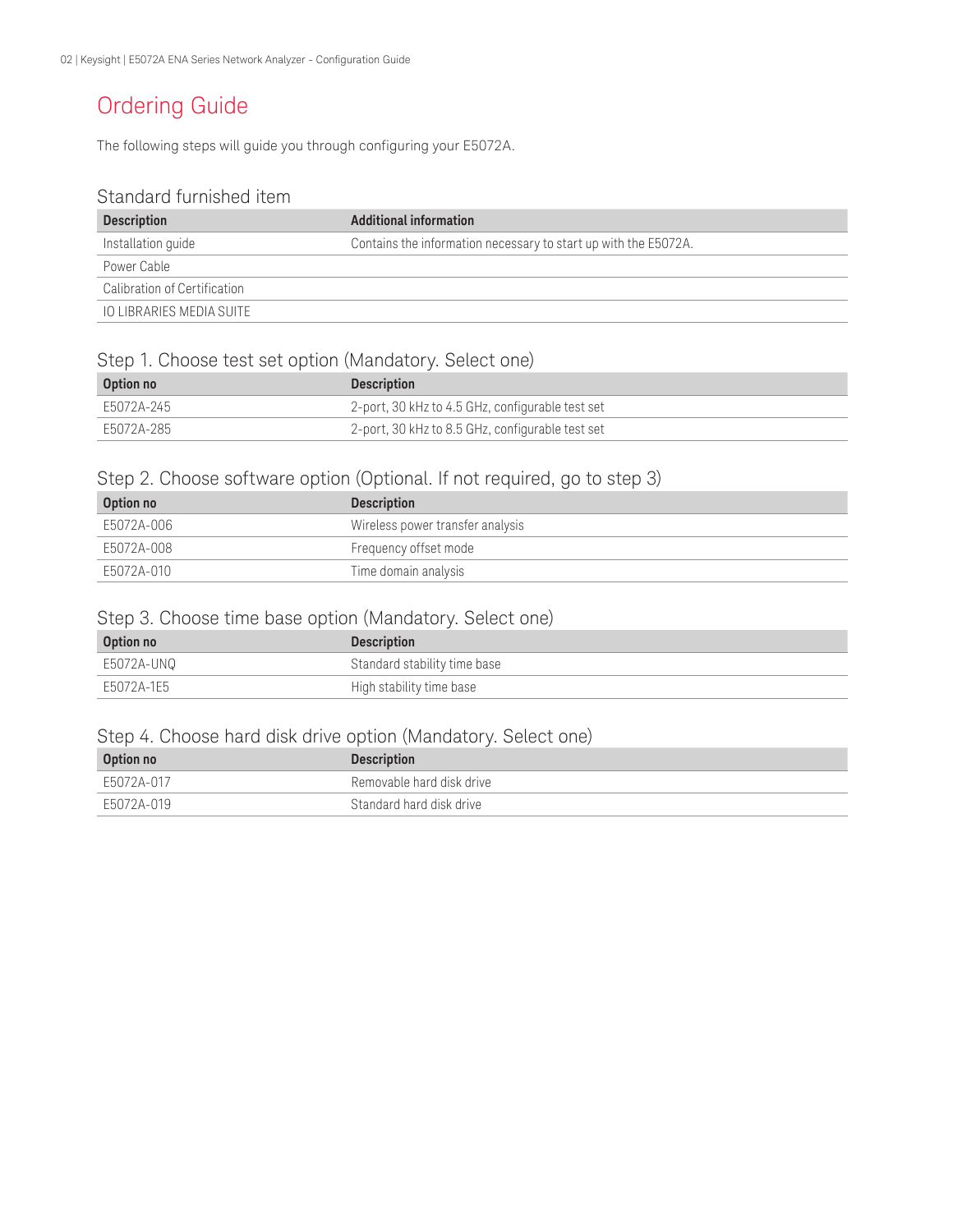## Step 5. Choose accessory option (Optional. If not required, go to step 6)

| Option no  | <b>Description</b>              |
|------------|---------------------------------|
| E5072A-1CM | Rack mount kit                  |
| E5072A-1CN | Front handle kit                |
| E5072A-1CP | Rack mount and Front handle kit |
| E5072A-810 | Add keyboard                    |
| E5072A-820 | Add mouse                       |

## Step 6. Choose calibration option (Optional)

| Option no  | <b>Description</b>              |
|------------|---------------------------------|
| E5072A-1A7 | ISO 17025 compliant calibration |
| E5072A-A6J | ANSI Z540 compliant calibration |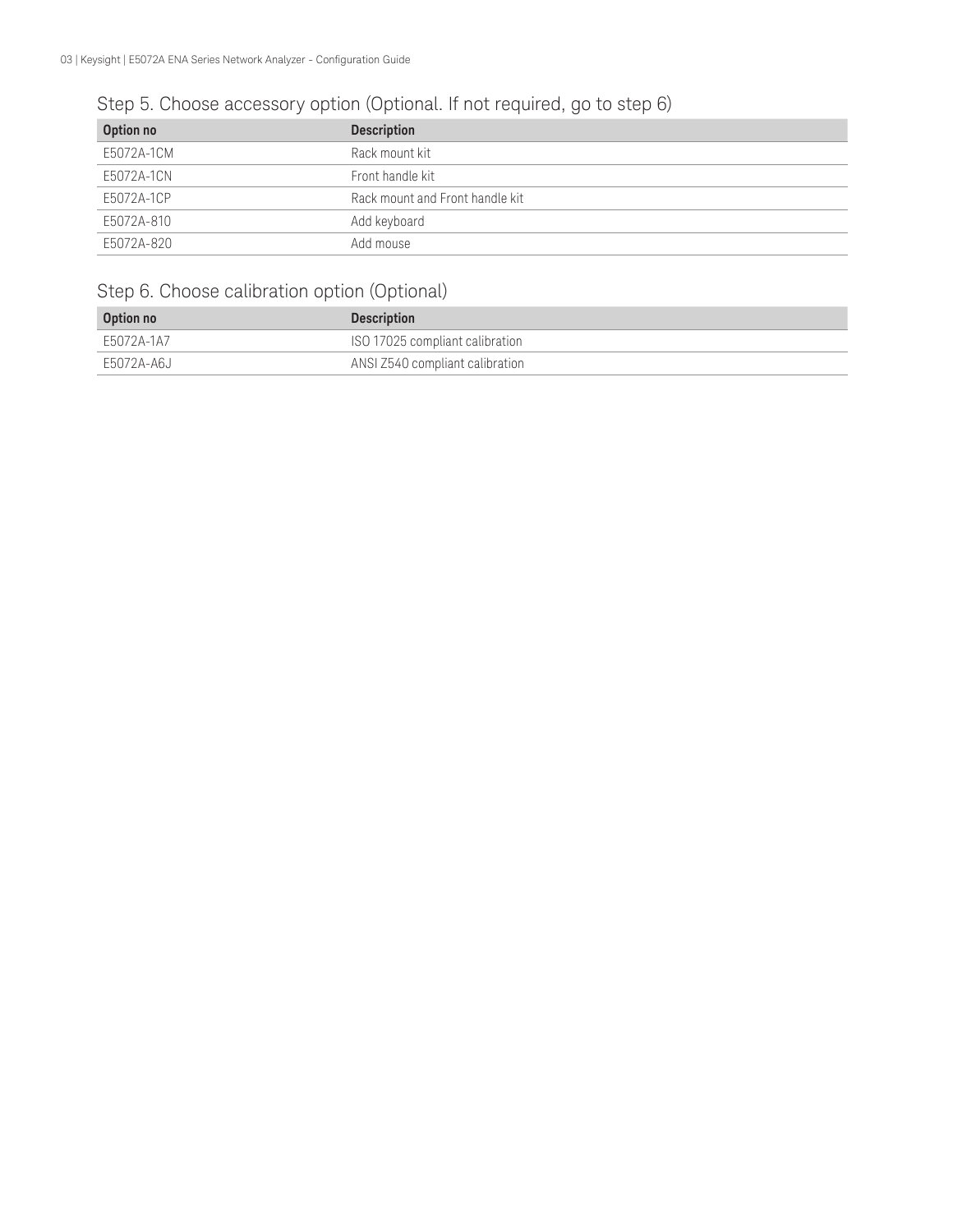## Test Accessories and Calibration Kits

Test accessories and calibration kits that can be used with the E5072A are listed in this section. A complete line of test accessories and calibration kits can be found at the Keysight RF and Microwave Test Accessories Web site: www.keysight.com/find/accessories

### Test accessories

Test accessories such as test port cable are necessary for a complete measurement system using the E5072A. Order test accessories in accordance with the desired measurement system.

## Calibration kits

Calibration is an accuracy enhancement procedure that effectively reduces the system errors that cause uncertainty in network measurement. Calibration kit is necessary to perform the calibration.

- Mechanical calibration kits include standards, such as opens, shorts and loads, which are measured by the network analyzer. Choose a calibration kit for each connector type to be used.
- Electronic calibration (ECal) modules replace mechanical calibration standards with one solid-state calibration module that is controlled by the network analyzer via USB. ECal modules provide many different impedances to the test ports which enables a full two-port calibration to be performed quickly with a single connection. This technique reduces operator errors and connector wear and abrasion.

| <b>Model No</b> | <b>Description</b>                                                                                                                                                                                            |
|-----------------|---------------------------------------------------------------------------------------------------------------------------------------------------------------------------------------------------------------|
| Test port cable |                                                                                                                                                                                                               |
| N6314A          | 50 Ω type-N (m) to type-N (m) cable, DC to 12.4 GHz, 61 cm (24 in)                                                                                                                                            |
| N6315A          | 50 Ω type-N (m) to type-N (f) cable, DC to 12.4 GHz, 61 cm (24 in)                                                                                                                                            |
| 11500E          | 3.5 mm (m) to 3.5 mm (m) cable, 61 cm (24 in)                                                                                                                                                                 |
| 11500F          | 3.5 mm (m) to 3.5 mm (m) cable, 152 cm (60 in)                                                                                                                                                                |
| Accessory kit   |                                                                                                                                                                                                               |
| 11853A          | 50 Ω type-N accessory kit. Includes;<br>- Type-N (f) to type-N (f) adapter (2 qty.)<br>- Type-N (m) to type-N (m) adapter (2 qty.)<br>- Type-N (f) short<br>- Type-N (m) short                                |
| Adapter kit     |                                                                                                                                                                                                               |
| 11878A          | 50 $\Omega$ type-N to 3.5 mm adapter kit. Includes;<br>$-3.5$ mm (m) to type-N (m) adapter<br>$-3.5$ mm (f) to type-N (f) adapter<br>- 3.5 mm (f) to type-N (m) adapter<br>- 3.5 mm (m) to type-N (f) adapter |
| Active probe    |                                                                                                                                                                                                               |
| 85024A          | 300 kHz to 3 GHz active probe. Includes;<br>- Probe tip to type-N Adapter<br>$-10:1$ divider<br>- Hook tip adapter<br>- Slip-on tip adapter<br>- Leads                                                        |

### Test accessories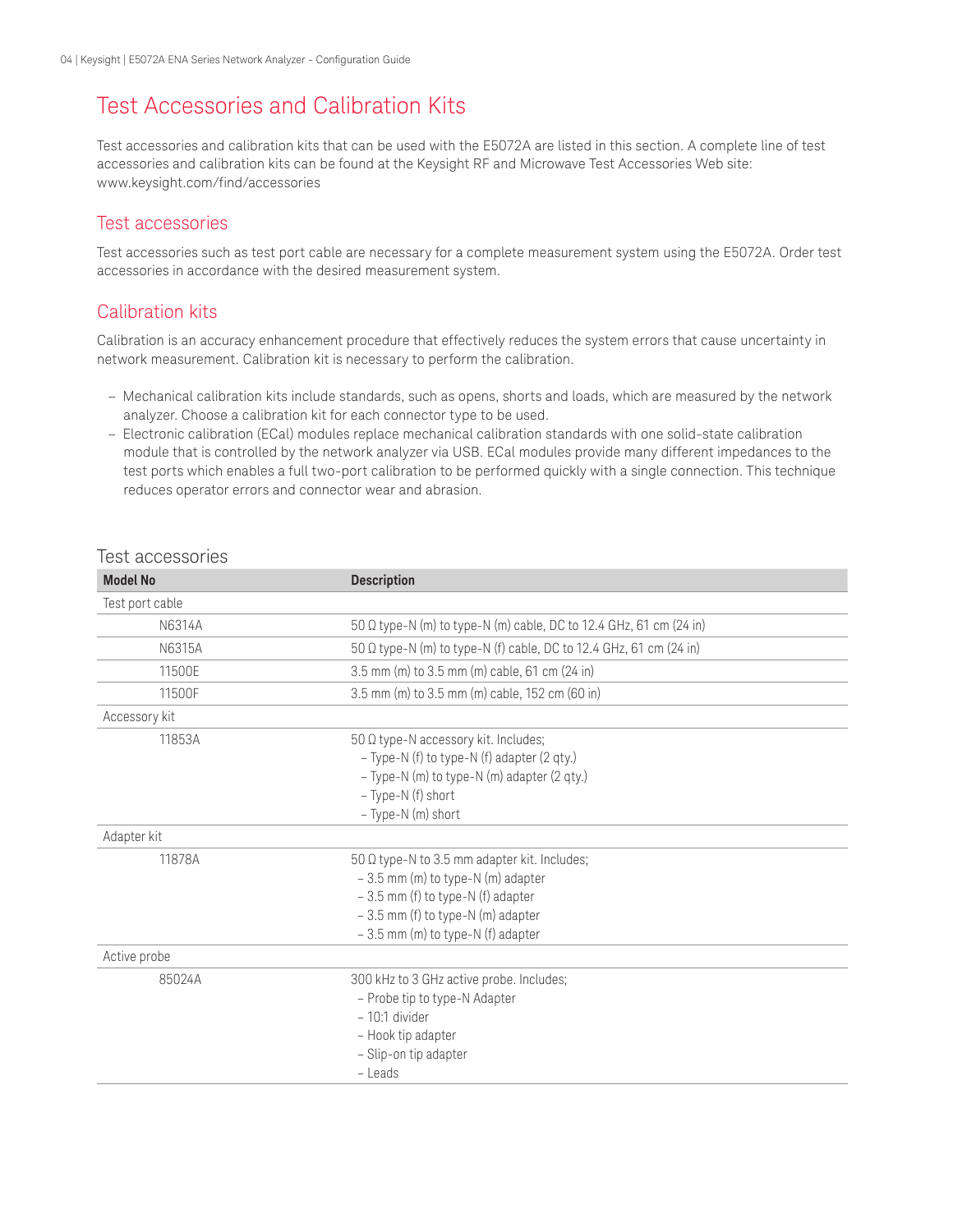### Test accessories (continued)

| <b>Model No</b>                      | <b>Description</b>                                                  |
|--------------------------------------|---------------------------------------------------------------------|
| Power limiters                       |                                                                     |
| N9355B                               | Power limiter, 10 dBm limiting threshold, 10 MHz to 18 GHz, Type-N  |
| N9356B                               | Power limiter, 25 dBm limiting threshold, 10 MHz to 18 GHz, Type-N  |
| DC block                             |                                                                     |
| N9398C                               | DC block, 16 V maximum working voltage, 50 kHz to 26.5 GHz, 3.5 mm  |
| N9399C                               | DC block, 50 V maximum working voltage, 700 kHz to 26.5 GHz, 3.5 mm |
| Amplifiers                           |                                                                     |
| 87405B                               | Pre-amplifier, 22 dB gain, 10 MHz to 4 GHz                          |
| 87415A                               | Pre-amplifier, 25 dB gain, 2 to 8 GHz                               |
| Attenuators                          |                                                                     |
| 8491A                                | Fixed attenuator, DC to 12.4 GHz, Type-N                            |
| 8493A                                | Fixed attenuator, DC to 12.4 GHz, SMA                               |
| Power meter and sensors <sup>1</sup> |                                                                     |
| E4416A <sup>1</sup>                  | Single-channel EPM-P series power meter.                            |
| E4417A <sup>1</sup>                  | Dual-channel EPM-P series power meter                               |
| E4418B1                              | Single-channel EPM series power meter                               |
| E4419B <sup>1</sup>                  | Dual-channel EPM series power meter                                 |
| N1911A <sup>1</sup>                  | Single-channel P-series power meter                                 |
| N1912A <sup>1</sup>                  | Dual-channel P-series power meter                                   |
| E9304A-H18                           | power sensor, 9 kHz to 18 GHz, Type-N (m), 100 mW                   |
| E4412A                               | CW power sensor, 10 MHz to 18 GHz, Type-N (m), 200 mW               |
| N1921A                               | power sensor 50 MHz to 18 GHz, Type-N (m)                           |
| U2000A/B/H                           | USB power sensor, 10 MHz to 18 GHz, Type-N (m)                      |
| U2001A/B/H                           | USB power sensor, 10 MHz to 6 GHz, Type-N (m)                       |
| U2004A                               | USB power sensor, 9 kHz to 6 GHz, Type-N (m)                        |

1. Order the 82357B USB/GPIB interface to control a power meter by the E5072A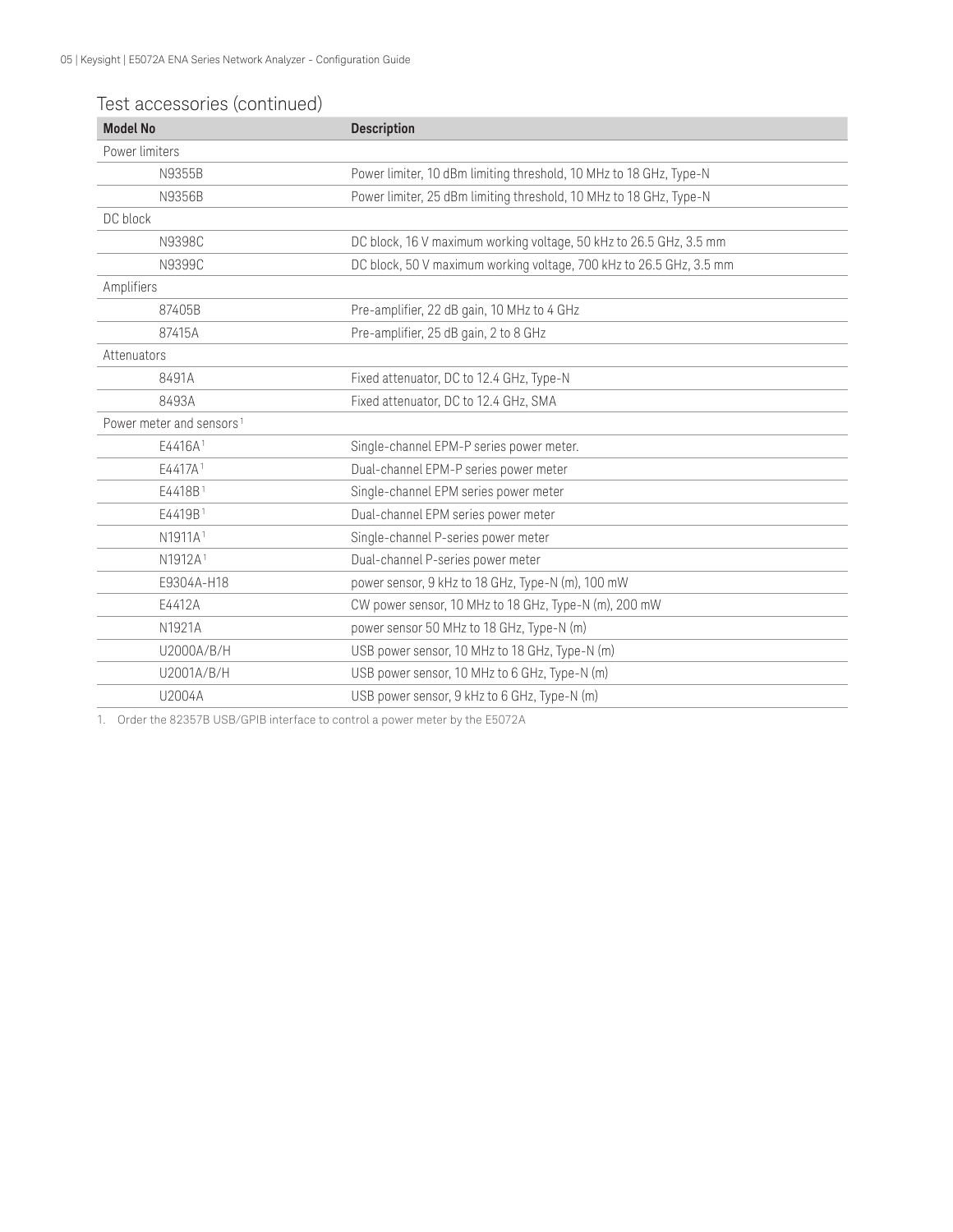| Calibration kit             |                                                                                           |
|-----------------------------|-------------------------------------------------------------------------------------------|
| <b>Model No</b>             | <b>Description</b>                                                                        |
| Mechanical calibration kits |                                                                                           |
| 85032F                      | 50 Q standard calibration kit, DC to 9 GHz. Includes;                                     |
|                             | - Type-N (m) fixed load                                                                   |
|                             | - Type-N (f) fixed load                                                                   |
|                             | - Type-N (m) Open                                                                         |
|                             | - Type-N (f) Open                                                                         |
|                             | - Type-N (m) Short                                                                        |
|                             | - Type-N (f) Short                                                                        |
| 85032F-100                  | Adds 50 $\Omega$ type-N (f) to type-N (f) adapter                                         |
| 85032F-200                  | Adds 50 $\Omega$ type-N (m) to type-N (m) adapter                                         |
| 85032F-300                  | Adds 50 $\Omega$ type-N (m) to type-N (f) adapter                                         |
| 85032F-500                  | Adds;                                                                                     |
|                             | $-50 \Omega$ type-N (m) to 7 mm adapter (2 qty.)                                          |
|                             | $-50 \Omega$ type-N (f) to 7 mm adapter (2 qty.)                                          |
| 85033E                      | 50 Q standard calibration kit, DC to 9 GHz. Includes;                                     |
|                             | - 3.5 mm (m) Load/3.5 mm (m) Open/3.5 mm (m) Short                                        |
|                             | - 3.5 mm (f) Load/3.5 mm (f) Open/3.5 mm (f) Short                                        |
|                             | - Torque wrench                                                                           |
| 85033E-100                  | 50 Q type-N to 3.5 mm adapter kit. Includes;                                              |
|                             | - 3.5 mm (m) to type-N (m) adapter                                                        |
|                             | - 3.5 mm (f) to type-N (f) adapter                                                        |
|                             | - 3.5 mm (f) to type-N (m) adapter                                                        |
|                             | - 3.5 mm (m) to type-N (f) adapter                                                        |
| 85033E-200                  | Adds 3.5mm (m) to 3.5 mm (m) adapter                                                      |
| 85033E-300                  | Adds 3.5mm (f) to 3.5 mm (m) adapter                                                      |
| 85033E-400                  | Adds;                                                                                     |
|                             | - 3.5 mm (m) to Type-N (m) 50-Ohm adapter                                                 |
|                             | $-3.5$ mm (f) to Type-N (f) 50-Ohm adapter                                                |
|                             | - 3.5 mm (f) to Type-N (m) 50-Ohm adapter                                                 |
|                             | - 3.5 mm (m) to Type-N (f) 50-Ohm adapter                                                 |
| 85033E-500                  | Adds;                                                                                     |
|                             | $-3.5$ mm (m) to 7 mm adapter (2 qty.)                                                    |
|                             | $-3.5$ mm (f) to 7 mm adapter (2 qty.)                                                    |
| Electronic calibration kits |                                                                                           |
| 85092C <sup>1</sup>         | RF ECal module                                                                            |
|                             | 2-port (50 Ω type-N), 300 kHz to 9 GHz. The sexes of the connectors depend on the option. |
| 85092C-M0F                  | Type-N (f) to Type-N (m) RF ECal module                                                   |
| 85092C-00M                  | Type-N (m) to Type-N (m) RF ECal module                                                   |
| 85092C-00F                  | Type-N (f) to Type-N (f) RF ECal module                                                   |
| 85092C-00A                  | Adds;                                                                                     |
|                             | - Type-N (f) to Type-N (f) adapter                                                        |
|                             | - Type-N (m) to Type-N (m) adapter                                                        |
| 85093C1                     | RF ECal module                                                                            |
|                             | 2-port (3.5 mm), 300 kHz to 9 GHz. The sexes of the connectors depend on the option.      |
| 85093C-M0F                  | 3.5 mm (f) to 3.5 mm (m) RF ECal module                                                   |
| 85093C-00M                  | 3.5 mm (m) to 3.5 mm (m) RF ECal module                                                   |
| 85093C-00F                  | 3.5 mm (f) to 3.5 mm (f) RF ECal module                                                   |
| 85093C-00A                  | Adds;                                                                                     |
|                             | $-3.5$ mm (f) to $3.5$ mm (f) adapter                                                     |
|                             | $-3.5$ mm (m) to $3.5$ mm (m) adapter                                                     |

1. Make sure that the power levels used during calibration do not damage the calibration kit. For Electronic calibration modules, maximum input power and damage level are listed in the data sheet. (5963-3743E).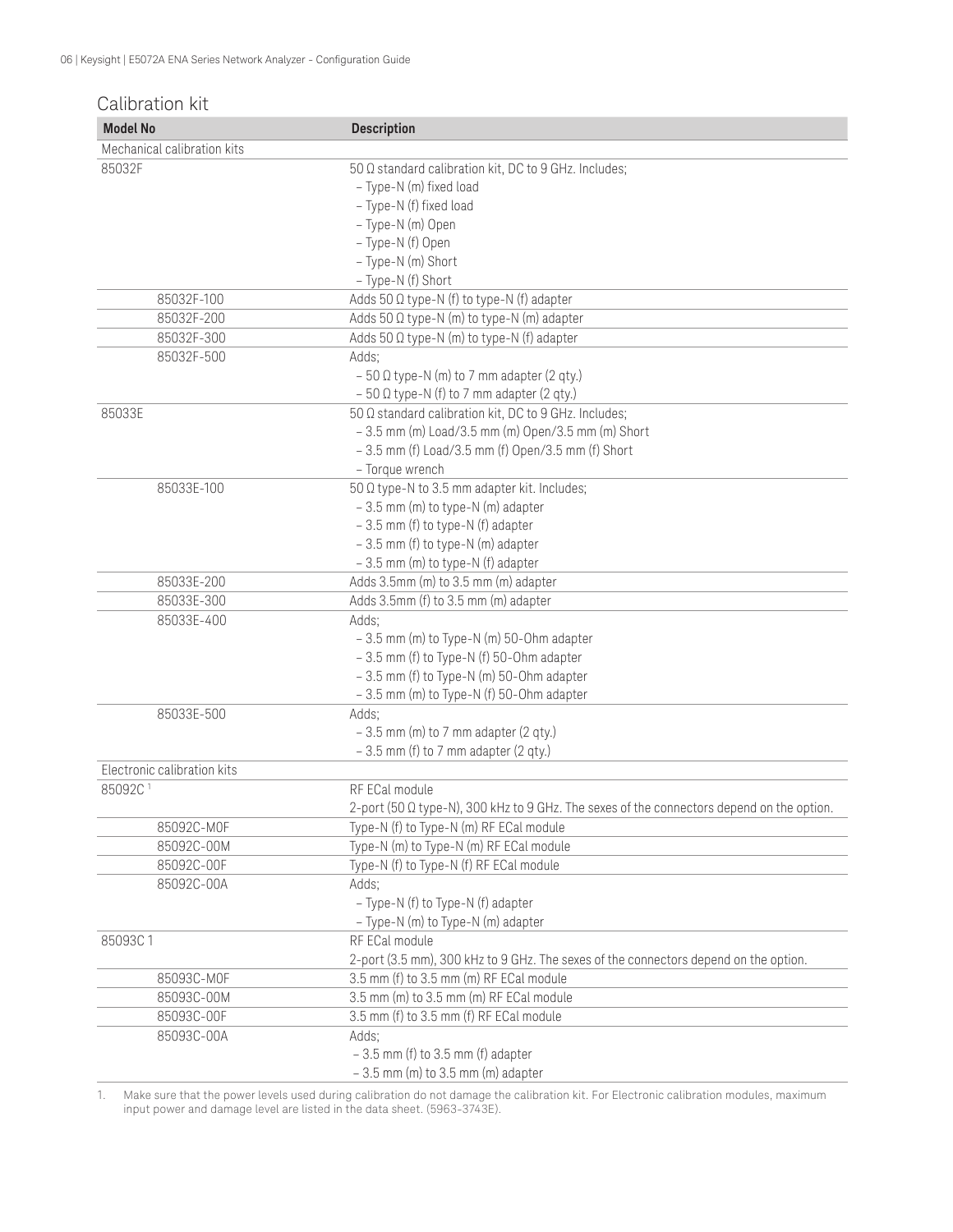## E5072A Network Analyzer Configuration and block diagram



Figure1. Simplified test set block diagram

## E5072A Network Analyzer Upgrades<sup>1</sup>

The following upgrade kits are available for adding the options of the E5072A

| Option no    | <b>Description</b>                                                                       |
|--------------|------------------------------------------------------------------------------------------|
| E5072AU-0063 | Add wireless power transfer analysis (customer installable)                              |
| E5072AU-008  | Add frequency offset mode (customer installable)                                         |
| E5072AU-010  | Add time domain analysis (customer installable)                                          |
| E5072AU-1E5  | Add high stability time base (return to Keysight)                                        |
| E5072AU-027  | Upgrade to removable HDD <sup>2</sup> (return to Keysight)                               |
| E5072AU-028  | Removable hard disk kit. (spare hard disk, customer installable)                         |
| E5072AU-285  | Maximum frequency upgrade from 4.5 GHz to 8.5 GHz for E5072A-245<br>(return to Keysight) |

1. The installation price is NOT included in the E5072AU-xxx kit price and it is quoted separately.

2. New hard disk is not included in this option and an original disk is reused. Order E5072AU-028 if spare disk is necessary.<br>3. The firmware must be Rev. B.02.20 or later.

The firmware must be Rev. B.02.20 or later.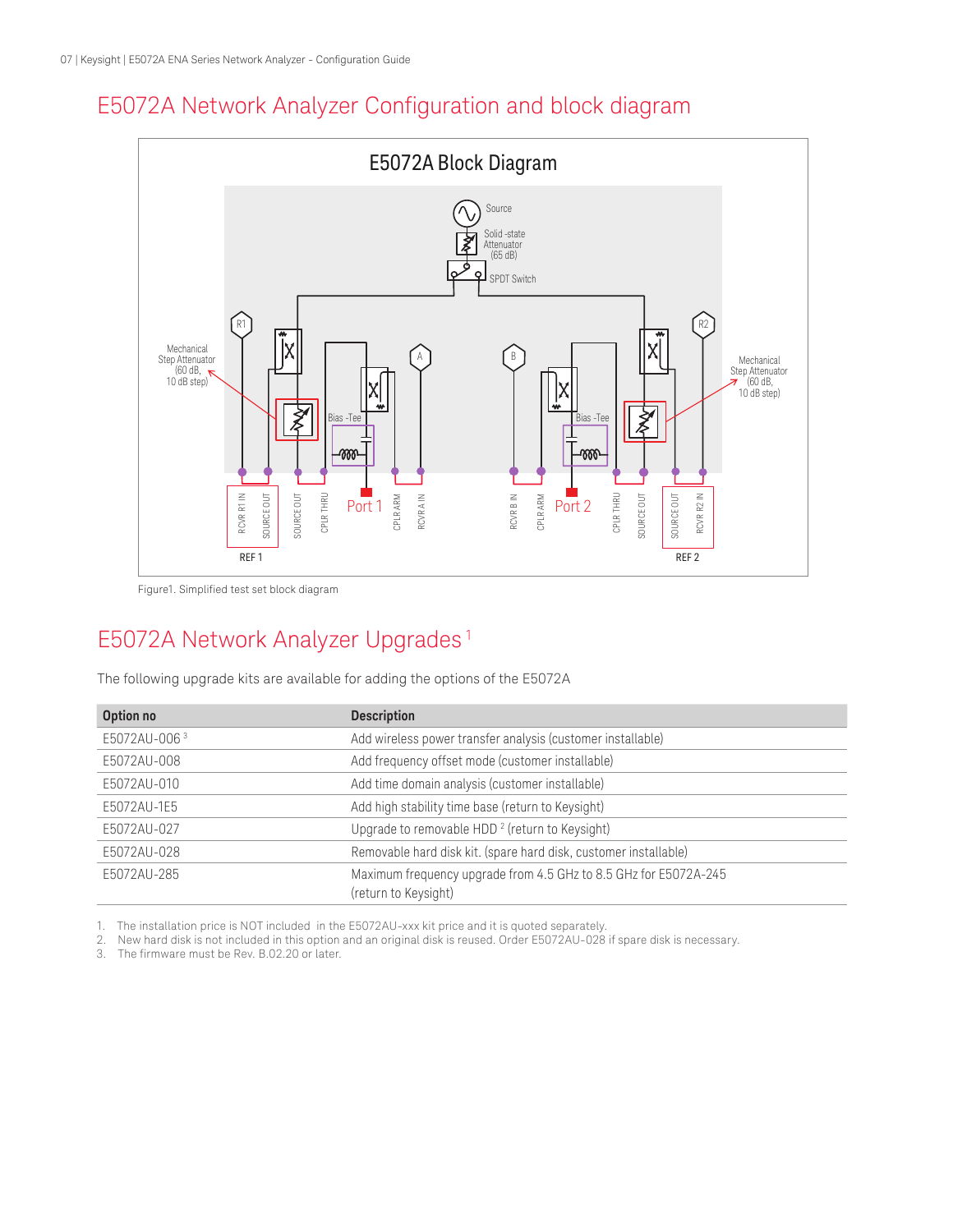## Literature Resource

You can find detail information about the key features, application examples, and technical specification of the E5072A in the following document.

| Literature number | <b>Description</b>                                                        |
|-------------------|---------------------------------------------------------------------------|
| 5990-8001EN       | E5072A Network Analyzer Configuration Guide                               |
| 5990-8002EN       | E5072A Network Analyzer Data Sheet                                        |
| 5990-8003EN       | E5072A Network Analyzer Quick Fact Sheet                                  |
| 5990-8004EN       | E5072A Network Analyzer Technical Overview                                |
| 5990-8005EN       | High-power Measurement Using the E5072A Network Analyzer Application Note |
| 5989-7603EN       | Keysight Network Analyzer Selection Guide                                 |
| 5989-0206EN       | 7 Reasons to Migrate from Your 8753 to an ENA Network Analyzer            |

## Web Resources

Have access to the following website to acquire the latest news, product and support information, application literature and more. http://www.keysight.com/find/e5072A